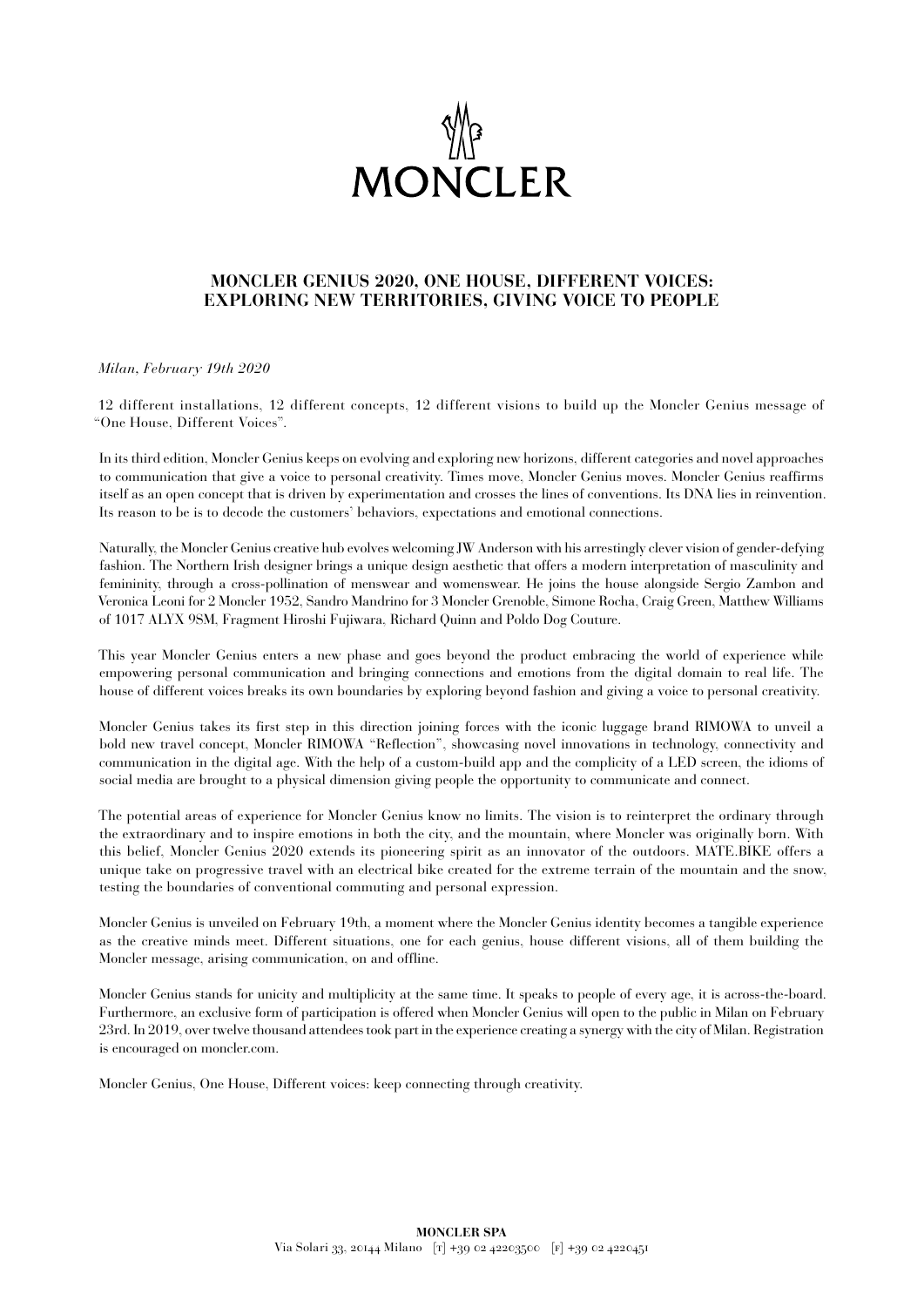# **1 MONCLER JW ANDERSON | Non-Binary Elegance**

Jonathan Anderson heralds subversion by way of elegance. His pieces are pure and architectural in design, relentlessly defying staid notions and gender barriers to propose a progressive, cleverly non-binary vision. For Moncler Genius he inflated archive JW Anderson pieces, proposed dots and spikes as decorations, worked on the juxtapositions of matte and shiny and mixed nods to the countryside with notions of city dressing. *"The technicality and straightforwardness of Moncler are fascinating to me. A down jacket needs to respond to a function, and I kept that in mind adding my own taste for blunt abstraction".*

#### **2 MONCLER 1952 (Woman) | The refined power of femininity**

Veronica Leoni interpreted the outerwear and outdoors attitude of Moncler with a lusciously feminine instinct, devising a collection that merges the utilitarian with the languid to create something both empowering and elegant. The world of genderless tailoring employs wools, devoré velvets, nylon twill, off-center diamond quilting and knit resulting in pieces that provide the opportunity for extreme layering of textures, a distinct complexity and three-dimensionality. *"Imagining an army of women on a quest for a lost paradise, I looked at the exoticism of the beginning of the XX century and interpreted it in a modern, intensely functional way. It's all about femininity and elegance, with a twistedly practical angle. I am particularly proud of the collaboration with gender equality group Girl Up on a special item with the slogan: IT'S HER RIGHT".*

### **2 MONCLER 1952 (Man) | The collaboration with Los Angeles**

Sergio Zambon follows an urban anthropologist approach at Moncler, merging the reality of design with the study of youth movements - both real and imagined, always spontaneous. As the energy of 2020 clashes with a 70s pop feel, iconic types such as the preppy, the hippy and the punk inspire the attitude, blended in an all-inclusive mix. The collection also redefines creative partnerships by collaborating with a whole city–Los Angeles. It includes contributions from a set of LA-based creative players, touching Moncler with the city's sun-kissed, laid back spirit. *"LA is a cultural reference, a world city. It beats to its own drum, far from the neurotic pace of other metropolitan places. By working with Libertine, Undefeated, Balt Getty and AD.III I took local tropes and clichès and turned them around, the Moncler way".*

#### **3 MONCLER GRENOBLE | Riot of color**

Sandro Mandrino focuses on design, performance and functionality and twists it all with liberal injections of fashionable boldness. The result is a selection of pieces that while meant to be used for skiing because of their constructive solutions and fabric technology, are also visually arresting and meant for life beyond the skiing slopes. This season the look is layered, colorful, pliable and multipurpose. It features overalls, duvets, bombers, anoraks and jumpers. A riot of colorful graffiti prints swarms allover, enhanced by the mix of matte and shiny fabrics, and fuzzy knit. Otherwise, it's snow-glow white *"I had in mind this image of the white of the snow that gets progressively stained by color as graffiti expand everywhere. 3 Moncler Grenoble is first and foremost about performance".*

#### **4 MONCLER SIMONE ROCHA | The dance of modern romanticism**

Simone Rocha worked her signature romantic shapes in ways that are both dreamy and active. Thinking about dance, she went as far as using tulle, the most ethereal of fabrics, for outerwear, distributing garden pansies, daisies and roses as embroideries, embossing and print, and letting frills swarm everywhere. The outdoorsy Moncler ethos offers a solid frame. *"This collection was originally inspired by Fellini, dance, and the fantasy of dress. It is very much my interpretation of Moncler's technical expertise, exploring fabrications and silhouettes but bringing it all under the female gaze in my idea of modern femininity".*

### **5 MONCLER CRAIG GREEN | Transparency and protection**

Craig Green merges the interest for the technical and the industrial with a daring and imaginative vision. Working solely with micro rip-stop nylon, a super-lightweight yet extremely sturdy fabric, he focused on concepts of transparency, security and protection, devising boldly practical forms. *"There is a scientific aspect to Moncler that I find inspiring. I wanted to explore ways of pushing simplicity to the extreme and using the process of down filling almost like a print, building volumes around the body from flat items, from 2D to 3D. For me, Moncler is ultimately about protection and functionality".*